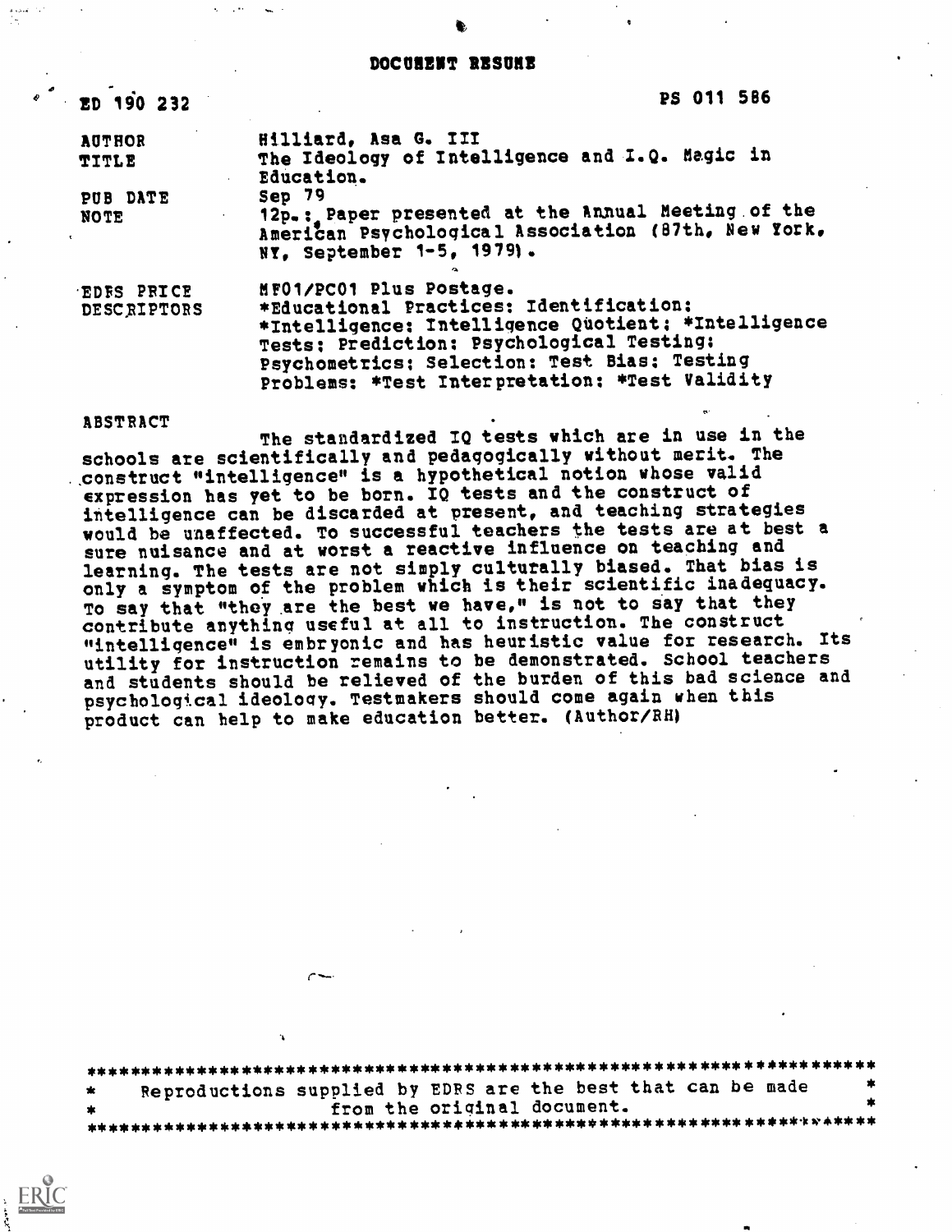# U S. DEPARTMENT OF HEALTH.<br>EDUCATION & WELFARE<br>NATIONAL INSTITUTE OF EDUCATION

THIS DOCUMENT HAS BEEN REPRO.<br>DUCED EXACTLY AS RECEIVED FROM THE PERSON OR ORGANIZATION ORIGIN-ATING IT POINTS OF VIEW OR OPINIONS<br>STATED DO NOT NECESSARILY REPRE-<br>SENT OFFICIAL NATIONAL INSTITUTE OF EDUCATION POSiTiON OR POLICY

#### THE IDEOLOGY OF INTELLIGENCE

### AND

5.

## I.Q. MAGIC IN EDUCATION

#### By

#### Asa G. Hilliard, III

-PERMISSION TO REPRODUCE THIS MATERIAL HAS BEEN GRANTED BY

Hilliard, TIL

TO THE EDUCATIONAL RESOURCES INFORMATION CENTER (EPIC)."

(Symposium, "Is the Construct of Intelligence a 20th Century Myth," New York American Psychological Association Meeting, 1979)

"I don't see any point in I.Q. testing in schools. There's no more point in measuring I.Q. than in measuring the basal metabolic rate. Pupils, teachers, and parents need to know whether a pupil is learning what the school is trying to teach, but I can't see that they need to know the child's I.Q." (Arthur Jensen, 1979)

I believe that the future will bring increasingly valid models of how the mind works in the learning process. It may also bring pedagogical applications for these valid models, applications which improve teaching and learning. It is even possible that the testing of mental dynamics may be accomplished by standardized procedures which can be perfommed Cheaply, efficiently, and for the entrepreneur, even at a profit. That time is not now for the standardized I.Q. tests which are widespread use, in schools.

Let me be clear at the outset. I am looking primarily at the utility of both I.Q. tests and the construct intelligence for teaching practice. While the construct intelligence remains undefined operationally among the community of scholars, and while the tests to measura intelligent behavior cannot be shown to be universally valid instruments, these are technical matters for designers within ehe profession. During a research phase, wide lattitude can be toletated. However, when professional applications are made and where legal mandates for the use of instruments are involved, rigor in validity must be assured.

No position can be taken on whether "it" ("intelligence") is genetic or environmental until we have sufficient data to determine if "it" even exists; and if so, in what form. Similarly, it is premature to debate whether sorting by intelligence should be done by tests for school purposes unless the existence of intelligence can first be

88 PS 0115

ED19023

ၟ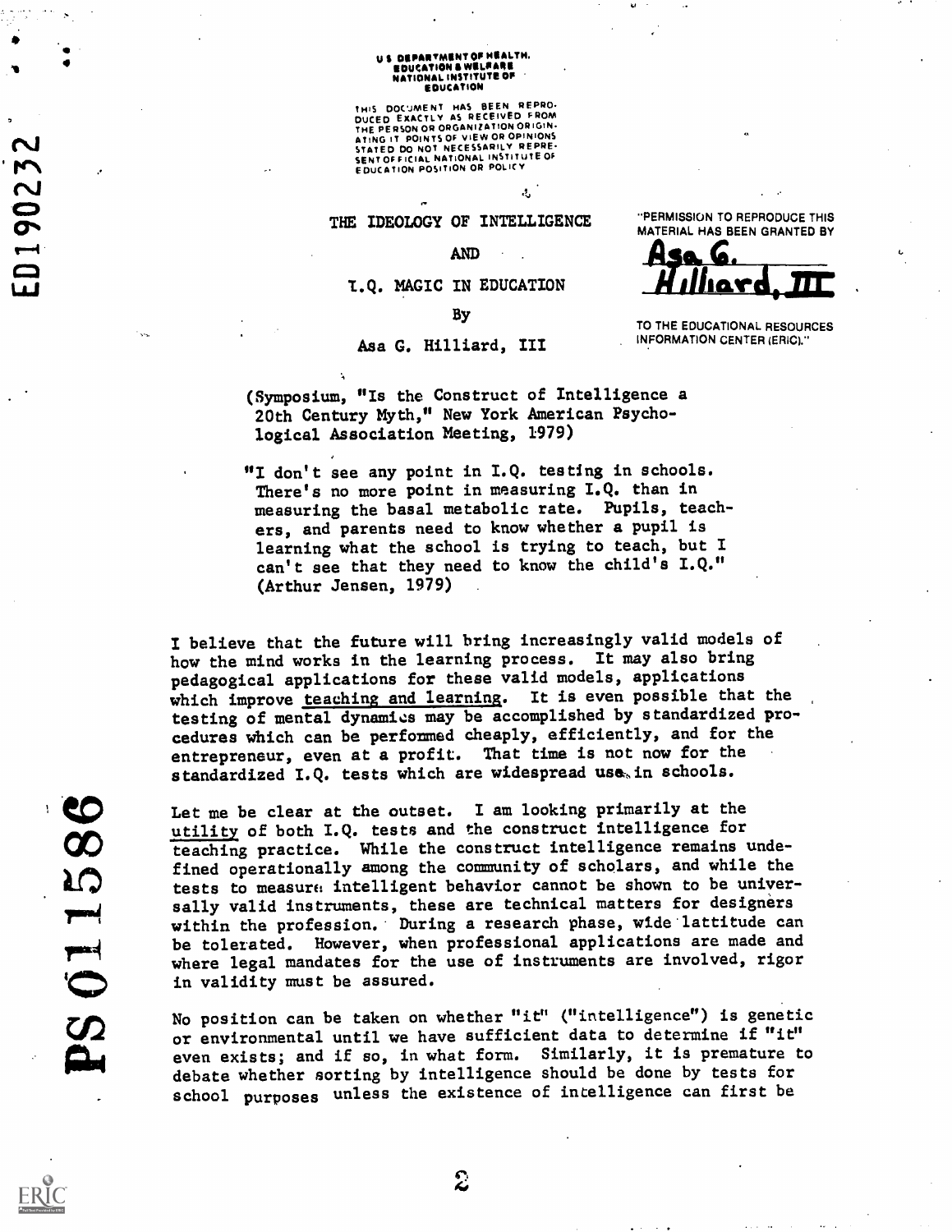established and can be validly related to instruction. The test for utility must be made, determining if thinking with the construct of intelligence and/or testing with I.Q. tests makes a positive impact on the teaching-learning environment.

 $\mathbf{z}$  and  $\mathbf{z}$ 

Finally, let me emphasize that I do support valid assessment. I also believe that psychology has much to offer teaching. At present, I.Q. test offering is only patent medicine.

The construct "intelligence" and the I.Q. tests which were designed to measure the behavior implied by the construct were fabricated and were applied in education prior to the time that mental functions were even described clearly. Mental "measure" went from "research" through developm t to general application in an amazingly short time. Public school policy makers needed something like I.Q. tests, and presto! they were there. (Levine, 1976) "Intelligence" then, as now, WAS said by I.Q. test advocates to be measured precisely, before it could even be defined operationally in a common way by the community of scientists. There was not then, nor has there been since then, any general professional requirement that this undefined substance be measured in a uniform and rigorous way or that it be measured with instruments that yield comparable data. For example, the "subtests" on various I.Q. tests follow every conceivable pattern. Does each represent a component of intelligence? If not, then what is the meaning of a "subtest"? If so, does intelligence vary with the test?

Still, no matter how poor a construct, instrument, or procedure for mental measurement might appear to be, any serious educator could and would overlook the lack of construct and instrument refinement, if the use of constructs, instruments, or procedures resulted in improved performance in teaching and learning. Has this happened? I know of no data to show that it has. There are few professional researchers who seem willing to dare to ask the question.

It can be observed that the construct intelligence and the I.Q. tests which purport to measure the behavior implied by it are in almost universal use in the public schools. Among current popular uses for I.Q. tests are the following:

- 1. To determine a child's "readiness" for kindergarten.
- 2. To predict a person's future academic performance.
- 3. To classify a pupil for placement in special schools or programs.
- 4. To determine if a child is "socially competent."
- 5. To"diagnose" learning difficulties.



 $\hat{\bm{3}}$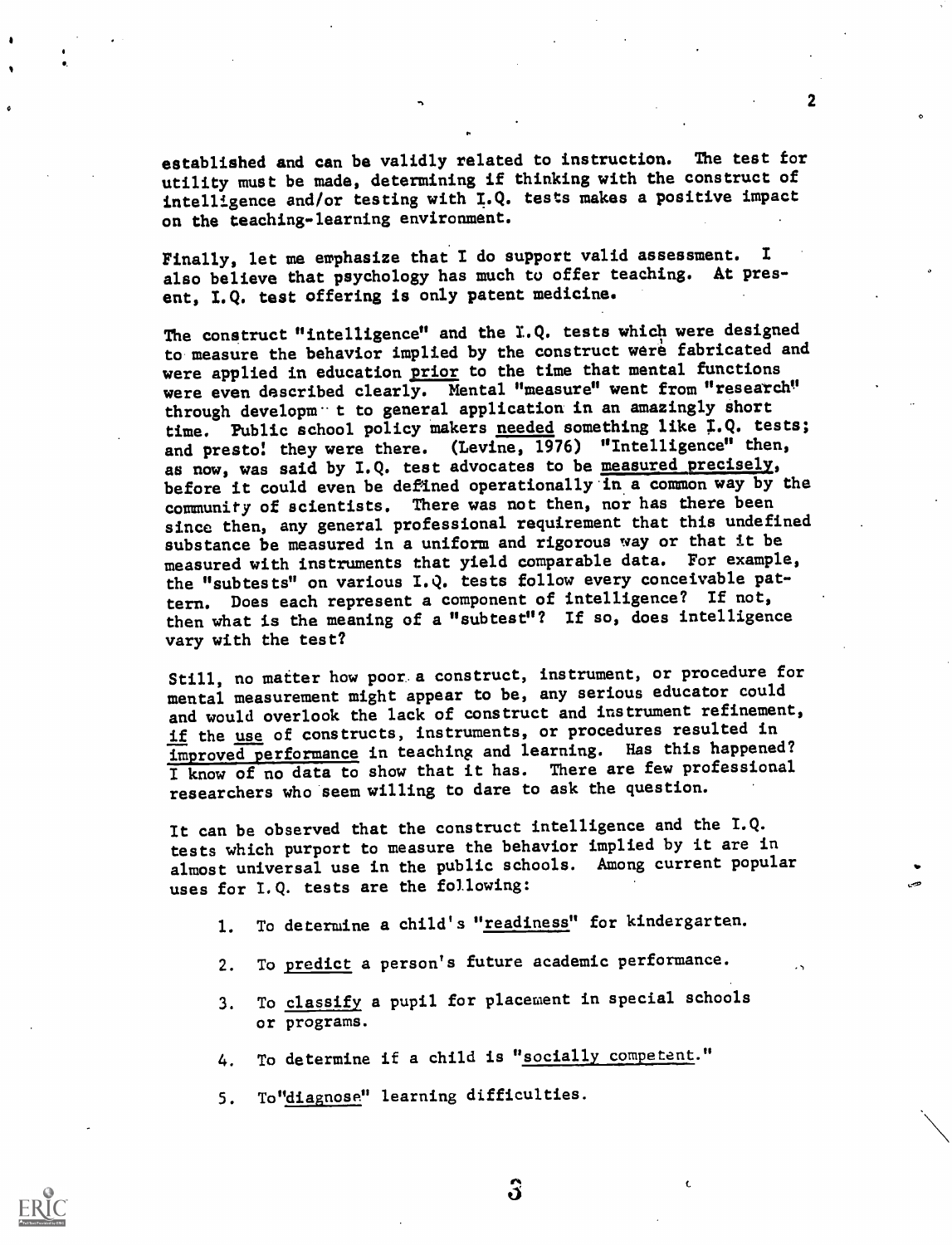Yet we may ask again, is teaching and learning improved as a consequence of the use of I.Q. tests? The startling thing which one discovers when trying to answer that question, is that it is almost impossible-even-to establish criteria by which answers to the questions can be judged! It is really not clear just what is supposed to happen under ideal circumstances. Some of the reasons for this are simple. Professional language in testing is full of gross ambiguity. The full range of assumptions upon which professional discourse is based is seldom made explicit. Where implicit assumptions can be inferred, they are hopelessly confounded. This confounding is evident as discussants in the intelligence and I.Q. debate slide back and forth from one set of assumptions to another, giving little evidence that they are aware that the shifts have been made. Let's take an example. I.Q. testing may be used for a variety of school purposes. They may be used for sorting and classification, for diagnosis of learning difficulties, for the development of individual educational plans, for research on thinking, and for selection for admission to education opportunities. Yet it is anything but clear just how a given I.Q. test such as a Wechsler or a Binet can be used to serve all these diverse needs. If, for example,°I.Q. test advocates are challenged to demonstrate "prescriptive" or pedagogical validity (Gallager, 1976) for the test for a particular purpcse, arguments which more logically support an entirely different purpose may be marshalled by test defenders. The arguments in support of  $\cdot$ the validation of a particular test as an individual diagnostic device would hardly be expected to be the same as arguments in support of that same test as a program sorting device.

3

Therefore, for example, the diagnosis of many African-American children by the use of a standardized I.Q. test may be challenged as invalid because such tests use an unfamiliar European-American vocabulary as a part of the "measure" of "mental capacity." This challenge is met frequently by a spurious argument. The spurious argument is that "all Americans should, for practical reasons, master the general culture." Notice that the challenge raised questions regarding the valid measurement of such things on I.Q. tests as remembering large numbers of words, using words"properly," etc. If different children are to be compared, these things should be "measured" using a vocabulary which all tested children have had an equal opportunity to learn. I.Q. test advocates' responses to the challenge above tend to change the focus of the discussion from points about the "measurement" of "mental functions" to a focus on the practical utility of a common  $\epsilon$ language. Such a response about utility is true but irrelevant to the issue of measuring the child's dynamic patterns of thought.

There are other dimensiuns to the discussion which create similar confounding in discourse, for example, each time the audience for information changes, the nature of the information which is needed changes as well. Policy makers might wish to know if I.Q. tests "work," if they are cheap, if they can identify "gifted children."

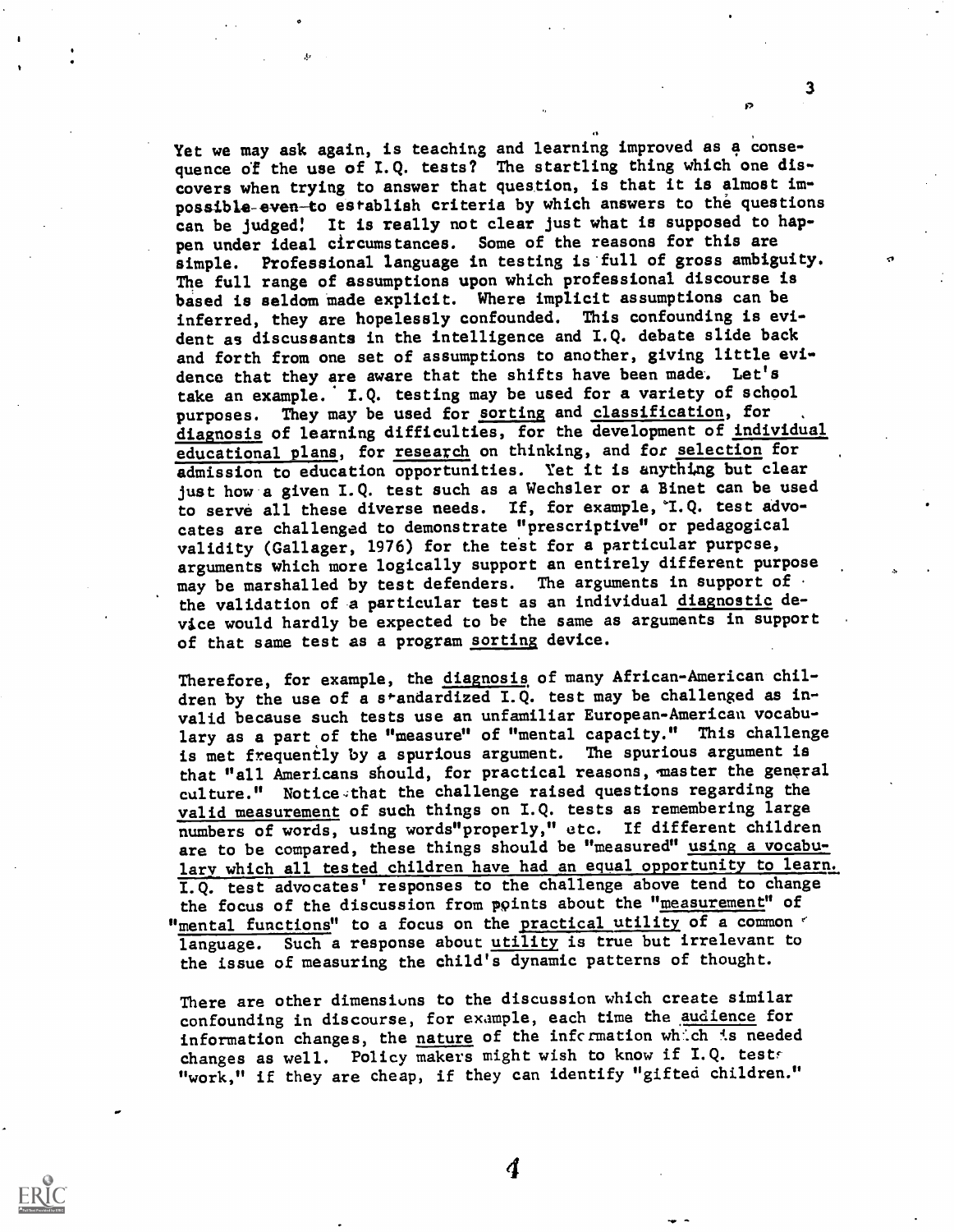4

On the other hand, a teacher may wish for information on a special strategy to use on Monday with Johnny Jones. A prescriptive diagnosis and a policy recommendation probably require different information, or information at different levels of refinement. Yet the teacher and the policy maker are most likely to get the same information, a raw I.Q. score or scores or  $\mathcal{X}$  gross label such as "EMR. "

 $\sim$ 

Current school uses of I.Q. tests tend to reflect an emphasis on "prediction" and/or "diagnosis." The I.Q. test is supposed to tell us what a child's future school performance will be and, by tmplication, what the limits of a child's performance must be. The I.Q. test is supposed to tall us what is "broken," "disabled," or "underdeveloped" in the child's thinking process. Both of these uses, diagnoses and prediction, offer an excellent opportunity to illuminate just how underdeveloped intelligence and I.Q. ideology and practice are.

Let's take them one at a time. I.Q. tests tend to correlate positively with other I.Q. tests and with some-school grades under certain conditions. Yet other I.Q. tests and school grades both tend to use test items which are quite similar to those on the I.Q. test with which we begin. Therefore, we should not live in awe of the fact that a given thing tends to be mildly associated with something quite like itself. On the other hand, we should be embarrassed as scientists that virtually all of the I.Q. correlations which are reported in the literature are based on many studies that repeat a simple unscientific error. That unscientific error is the failure to control for known major sources of variation in experimental or general testing conditions, and to ignore this failure in subsequent interpretation. To be specific, there is an almost universal failure to control for instructional "treatment" in the validity studies which have been done.- Studies using pre-measures on I.Q. tests and post-measures on school grades presume equivalence of "treatment" or teaching among subjects among comparison groups. Nothing could be further from the truth in most cases in the schools (Hamilton, Rist). Moreover, there are compelling data which suggest that if this were done, the famous or infamous I.Q. correlation would evaporate (Fuller, 1978) (Johntz, 1976) (Freire, 1973). This seems to be a taboo area for most I.Q. research!

But what about diagnosis? The use of the word "diagnosis" implies a knowledre of how thinking ought to work. When a professional in applied areas such as clinical psychology, school psychology, educational psychology, or school teaching uses the word "diagnosis," there is a further implication. That implication is that the e is a systematic practice or pedagogy which if properly applied, will work to produce student achievement. In such a teaching model, such systematic pedagogy or "treatment" ought to be public professional knowledge and should be endorsed as valid by the profession. Medical doctors might call this "standard procedure." Without valid "standard

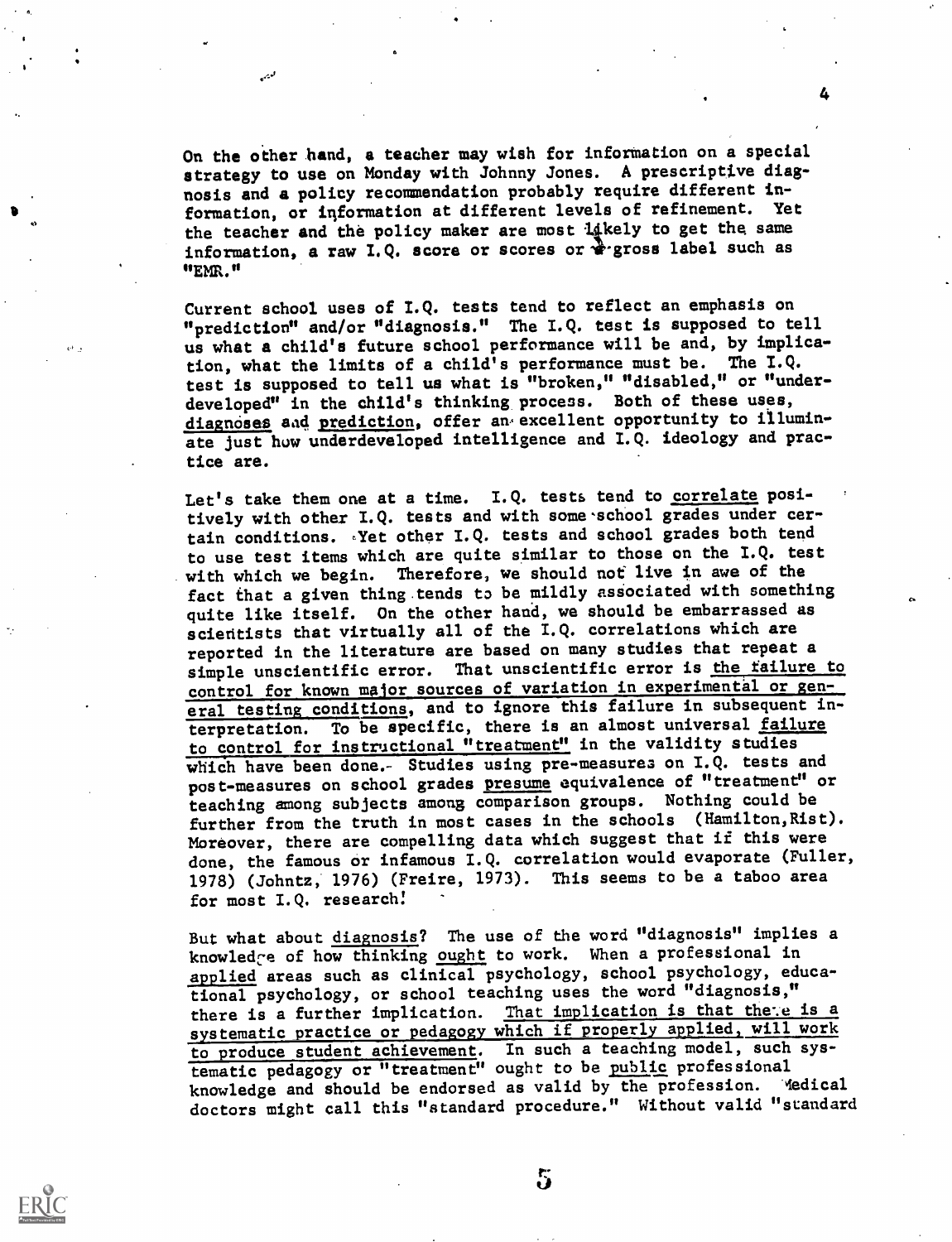procedure," any I.Q. "diagnosis" for the applied professional is professionally meaningless and useless. Yet, there are in fact no "standard procedures" for teachers in places where I.Q. tests are in use. Theories of teaching do exist in abundance. Many teachers and researchers have described how some teachers function. But educators have yet to recognize or to sanction a set of common valid pedagies. Teacher education is still quite anarchic, and so is common teaching practice. This eliminates even the possibility of another critical matter. That matter is that there be a valid link between testing and pedagogy, between I.Q. testing and teaching strategies, between "diagnosis" and "prescription," and between both of these and "healing." Is there anyone here or elsewhere who is willing to stake their professional reputation on a claim that these links can be demonstrated?

Without valid or meaningful prediction, we are left with but one" major use of I.Q. tests in education. That use is to sort students into categories so that they may be treated in special ways. This assumes that the classifications will yield intellectually homogenous groups of students who can and should be given a unique educational treatment as a group. Note again: this special unique treatment is mysterious. It is implied but never described. Sorting can be accomplished by the use of I.Q. tests. But the same sorting outcomes could also be accomplished almost as easily by use of the social class indices of family income, family educational level, and family prestige, and by use of skin color, (Nader, 1979). Any other arbitrary marker could be used for sorting to identify a part of the population which is to be excluded from normal opportunity. Bht this kind of sorting is clearly political, and not psychological or educational in any professional sense, (Hilliard, T., 1979). To be professional, the testing and pedagogy link would have to be validated.

Basically then the whole I.Q. test operation rides on three legs. They are:

1. Prediction

 $\sim$ 

 $\sigma$ 

2. Diagnosis

3. Sorting

None of these as yet can be regarded as valid educational practice. There are no data to show that student performance is improved because of these three uses of tests.

The I.Q. test may serve well as a clinical interview protocol for a psychologist who is thoroughly familiar with a student's culture. Further I.Q. tests or items should be permitted for purposes of research for test development. I take no issue whatsoever with these

 $\epsilon$ 

. The contract of the contract of the contract of the contract of the contract of the contract of the contract of the contract of the contract of the contract of the contract of the contract of the contract of the contrac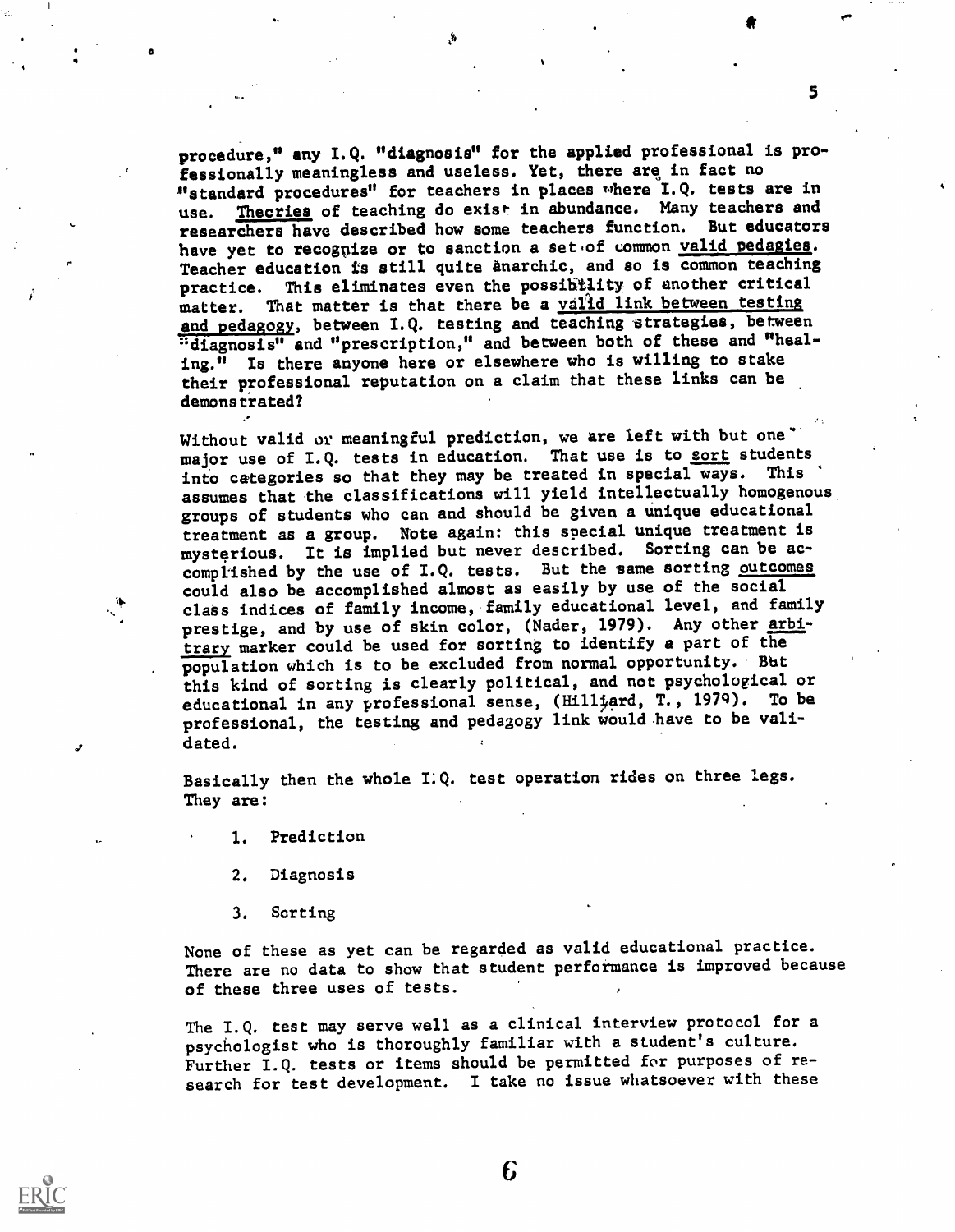uses. It is only when as a clinical aid the I.Q. test is offered as a "measurement" device in a scientific sense, or when a research tool is passed off as a valid applied device that the illegitimate imposition of tests on clients must be questioned.

4

6

I hope that I have made it clear that it is not simply the misuse of currently used I.Q. tests but the inherent scientific inadequacy of the tests themselves that is being questioned. Further, I hope that it is also clear that I have made no special sea here for correcting the cultural bias of currently used I.Q. tests. The problem is far more grave than that. The cultural bias only showy us that standardized mass-produced "measurement" is impossible when variable 'cultural material is being aggregated in cross-cultural settings. This is aggregating apples and oranges. The culture and measurement issue is a matter of science first and then equity. Clearly, Pandora's box will be opened in the mental measurement laboratory on the very day that cultural anthropologists and socio-linguists are invited to look at what we do. No existing standardized I.Q. test can survive that kind of scientific scrutiny. The whole I.Q. testing movement reflects either an ignorance of or an unwillingness to deal with relevant academic data, especially socio-linguistic. The incomplete literature review in most research on the validation of I.Q. tests will reveal this scientific defect.

If Nero did indeed fiddle while Rome burned, then it is a fitting analogy for I.Q. test advocates and for those who fail to teach children successfully. While test advocates conduct their pseudo "measurements," there are numerous examples of outstanding pedagogy in America and in the world which proceed without them. There are exciting examples which include those where there is dramatic achievement for children who should not have been able to achieve so well, based upon their I.Q. scores, (Freire, 1973; Johntz, 1976; Fuller, 1978; Hilliard, 1979). It should be sobering to note that in my experience with teaching that succeeds, I do not know of a single instance in which the educators or psychologists relied upon I.Q. tests! The other side of that is this: I have yet to see a demonstration anywhere to show that the use of I.Q. tests make a positive difference in the achievement of children. Researchers have looked at every child, family, or social-class variable imaginable, yet the empirical proof of the pedagogical utility of I.Q. tests remains to be done.

In my experience of observing successful teaching and in reviewing the literature on that same subject, I have yet to come across teachers or psychologists who utilize the construct of intelligence directly in their work. They simply do not talk in terms of a measured amount of student capacity. I am aware that the systematic observation of learners has begun to help us to understand the teaching and learning process better. Piaget's work seems to have the potential for a growing application in teaching, (Elkind, 1971; Furth, 1977).



 $\mathbf{r}$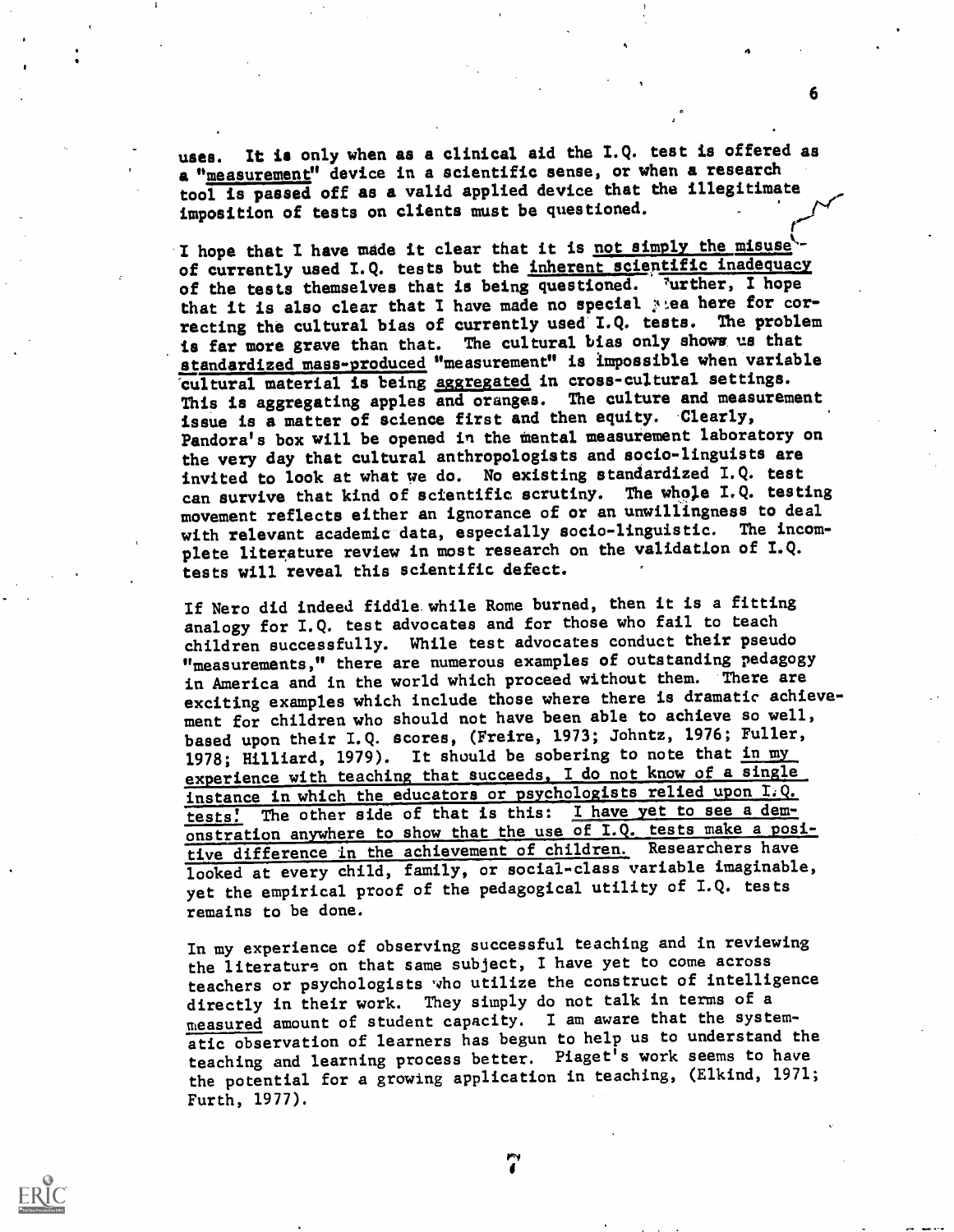The systematic observation of learners over long periods of time and across broad cultural groups will eventually yield basic scientific knowledge, especially when the unique patterns of learners are observed, accourted for and interpreted a la Piaget. The spate of publications which deal with the application of Piaget to the classroom, though incomplete and sometimes controversial, may be compared favorably to the relative absence of widely used publications which spell out the use of "intelligence" and I.Q. in the classroom. What can a teacher do with "g?' even if it turns out to be more than an artifact of particular approaches to testing and data analysis. When "g" is "measured," what more does a practicing professional know about a child than he or she knew before? Few I.Q. technicians seem tu have the courage to go beyond academic fortune telling at about the same, level of specificity as our daily horoscopes in the Toonerville Chronicle. There simply is no significantly useful information in the test for teachers.

dia kaominina mpikambana amin'ny fivondronan-kaominin'i Europe de La

Intelligence as a construct and currently used I.Q. tests fail education, not merely because of their readily apparent technical poverty, or.because of demonstrable cultural bias (Hilliard,,1979), but because they are, at present, useless as instructional tools.

The repair of the damage which has been done in the quest for I.Q. and intelligence can be made only if work is begun on the right problems! This requires that fundamental confusion be overcome.

1. Statistical bias must no longer be confused with cultural bias.

To address the issue of cultural bias there must be a sophisticated identification of cultural groups, an understanding of culture and cognition, and an understanding of socio-linguistic principles. The fact that items may appear to "work the same way" within two different "cultural" groups when simple statistical calculations are used does not deal effectively with the cultural issue. How are the cultural groups to be identified? How does sample selection proceed?

2. English must no longer be confused with language.

Alas, English is only a language. It is only one of many. Even at that it is a polyglot language, made up of a basically Germanic morphology and a basically Romance or Latin vocabulary. Just as with many other linguistic amalgams, it has utilitarian value. However, thinking can be expressed in every language. English does not own thinking. Getting English rules "right" is not necessarily the same as getting thinking right. Therefore, the deep structure of language (Chomsky, 1957) (Levi-Strauss, 1966) can no longer be confused with the surface structure (a particular language such as English). Standard or "correct" English should no longer be confused as a unique expression of thinking. The implications of this for standardized testing which use "standard English" are immense.

R

 $\mathbf{r}$  and  $\mathbf{r}$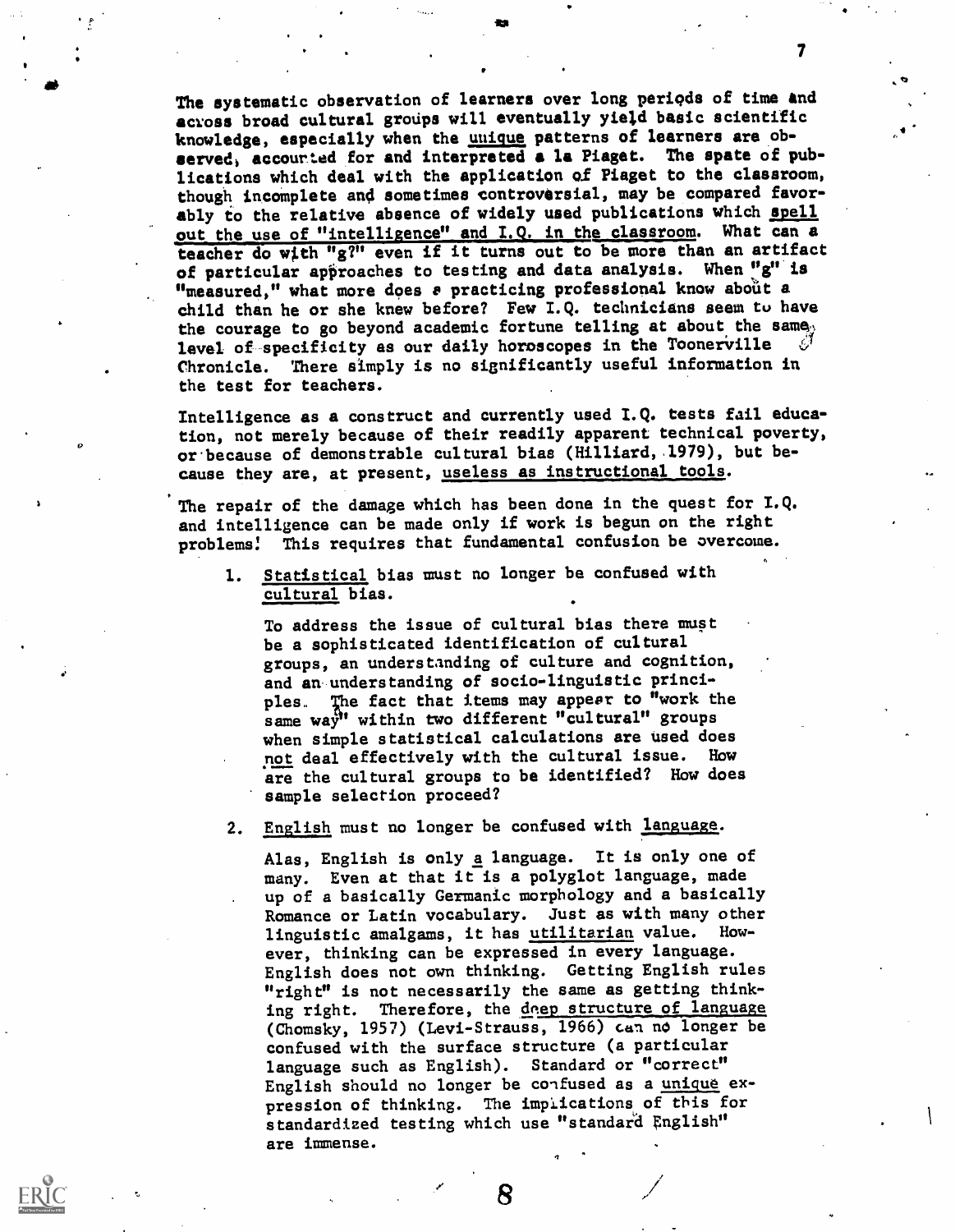- 3. The aggregation of numbers (test scores) must no longer be confused with the aggregation of comparable "units of mental behavior."
	- With what logic can a subject's response to a block design item be aggregated with a response to a vocabulary item? This is measurement??
- 4. Prediction must no longer be confused with diagnosis.
	- The noting of a small association between two sets of scores (I.Q. and achievement) is not an explanation of the association.
- 5. Statistical categories must no longer be confused with behavioral functions. with behavioral functions.

For example, a "gifted" person.cannot be described simply as a person who "falls into the top 2%" of scorers on an I.Q. test. A description of the unique mental functions must be made. There is no reason'whatsoever for the frequency of functions to appear in a population by prior definition rather than by actual experience.

6. Non-discriminatory assessment must no longer be confused with valid assessment.

The search for "culture free" assessment had to be a failure almost by definition. Virtually all communicative human behaviors appear to be human creativities, or simply "cultural" material. Culture must be used in all assessment, but not the same' 'culture in all assessment. Further "non-discriminatory" assessment may be politically acceptable but professionally useless, unless formation about intelligent behavior for each group to which it is applied. Thus, for example, the pathetic attempt with SOMPA (System of Multicultural Pluralistic Assessment) is almost humorous. It is a hodgepodge of data which would take 50 IBM computers to unravel. The results offer no more to teaching than the I.Q. tests which it was designed to replace or augment. Indeed it even includes one of the I.Q. tests which its author had criticized earlier. Now SOMPA has joined mass production. The construct "adaptive behavior" has even less meaning than "intelligence."

<u>Ş</u>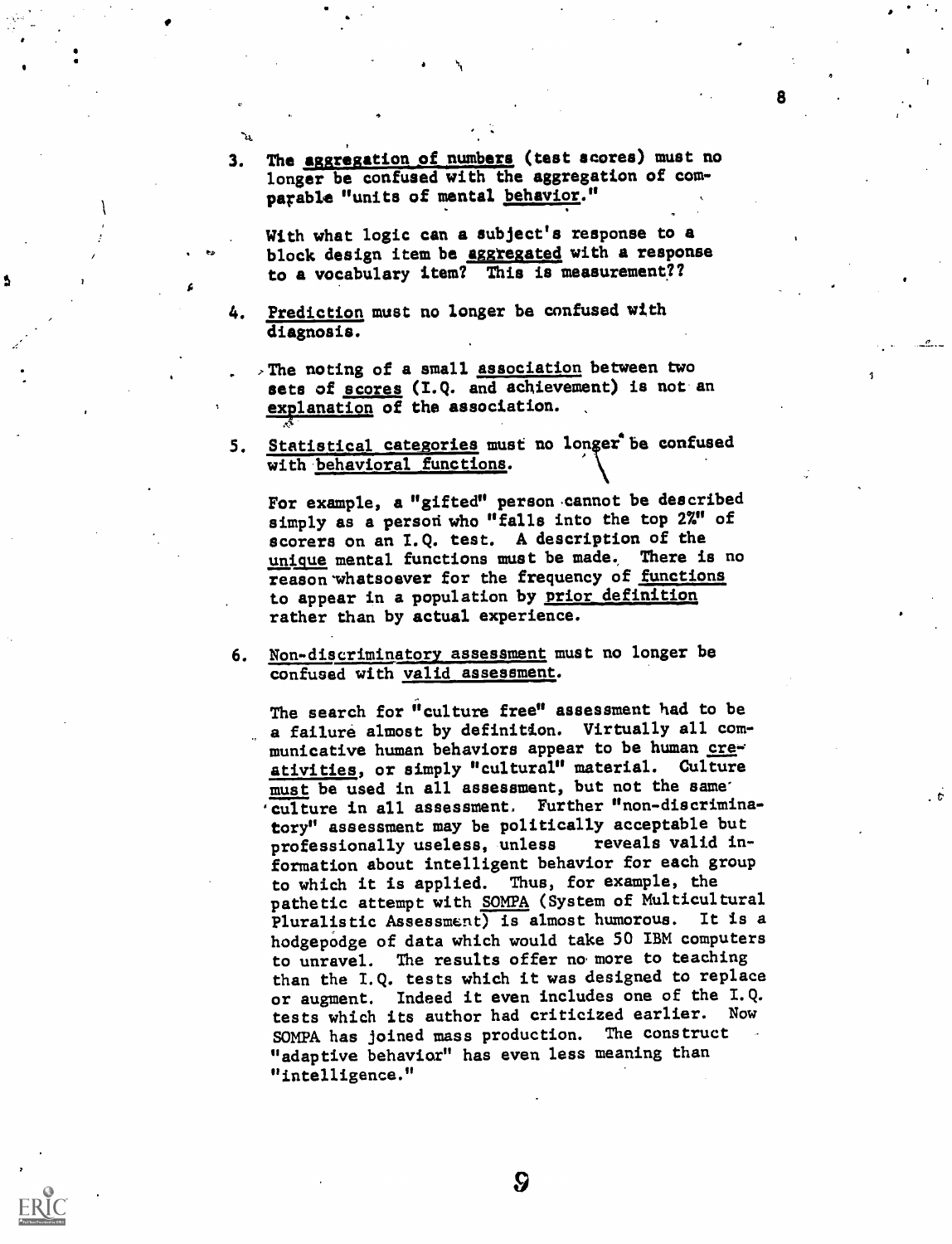If intelligence really exists in anything like the form which is represented in popular hypotheses, then the future may show something  $\cdot$  which has yet to be revealed. Varying patterns of thought - perhaps habits of thought would be more accurate - can be observed very readily today. However, the standardized "measurement" of mental " "potential" or "ability" in either an absolute or a relative sense remains a hope and not a reality. After all the hocus-pocus, I.Q. testing and professional reasoning in education, using intelligence as a construct, tell us little more than a sensitive teacher already knows about.a given child.

Educators bolight the proverbial "pig-in-a-poke" when I.Q. testing and intelligence ideology was let into the tent. In doing so, they bought a new dependent with a ravenous appetite for resources. It is also a dependent that spends a great deal of time with its own cosmetics but no time at all helping with the housework. It has great fragrance but no substance. Maybe a diet or a fast would help.

#### Summary:

The standardized I.Q. tests which are in use in the schools are scientifically and pedagogically without merit. The construct "intelligence" is a *dypothetical* notion whose valid expression has yet to be born. I.Q. tests and the construct of intelligence can be discarded' at present, and teaching strategies would be unaffected. To successful teachers the tests are at best a pure nuisance and at worst a reactive influence on teaching and learning. The tests are not simply culturally biased. That bias is only a symptom of the problem which is their scientific inadequacy. To say that "they are the best we have," is not to say that they contribute anything useful at all to instruction. The construct "intelligence" is embryonic and has heuristic value for research. Its utility,for instruction remains to be demonstrated. School teachers and students should be relieved of the burden of this bad science and psychological ideology.' Testmakers should come again when this product can help to make education better.

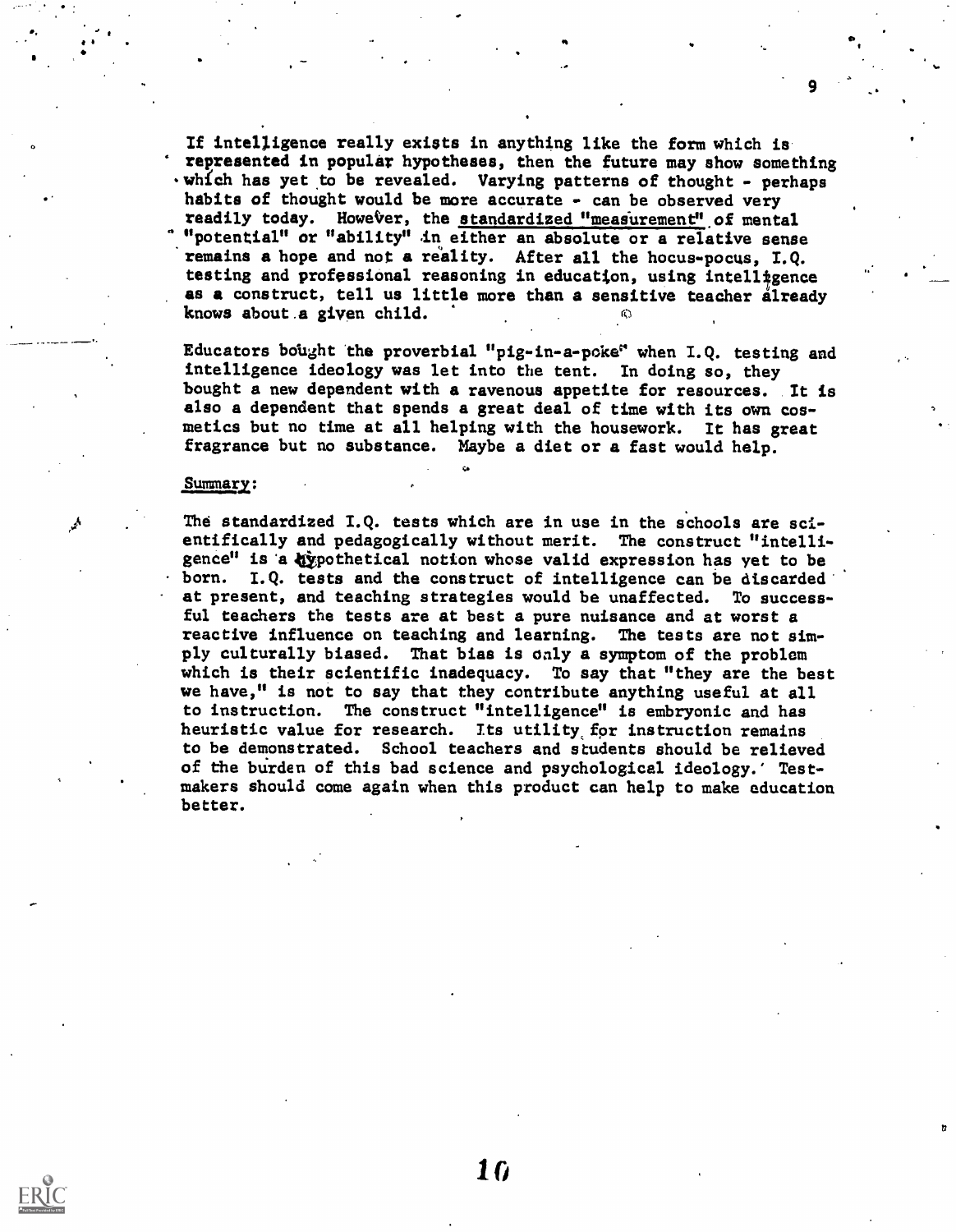# Selected Bibliography and References

Chomsky, Noam., Syntastic Structure. The Hague: Mouton 1957

- Elkind, David, A Sympathetic Understanding of the Child Six to Sixteen. Boston: Allyn and Bacon, 1971
- Fraire, Paulo, Education for Critical Consciousness. New York: Seabury, 1973.
- Fuller, Renee, In Search of the I.Q. Correlation: A Scientific Whodunnit. Stony Brook, New York: Ball Stick Bird, 1977.
- Furth, Hans G., Intellectual Health in School: What Can Piaget Contribute? In Piagetian Theory and its Implications for the Helping Professions. Los Angeles: University of Southern California, 1972, pp. 1-12.
- Gallager, B. C., NAACP Report on Minority Testing. New York: NAACP Special Contribution Fund, May 1976.
- Guthrie, Robert, Even the Rat Was White. New York: Harper and Row,  $1976.$

Hilliard, Asa G., III, Alternatives to I.Q. Testing: - An Approach to the Identification of Gifted "Minority" Children, ERIC Clearinghouse on Early Childhood Education, ED, 1976.

- Hilliard, Asa G., III, Wistandardization and Cultural Bias. Impediments to the Scientific Study of Intelligence," Journal of Research and Development in Education, 12, 2, 1979, 47-58.
- Hilliard, Asa G., III, "Standardized Testing and African-Americans," in Tyler, Ralph and Sheldon White. Teaching, Testing and Learning, Report of a Conference on Testing, National Institute of Education. Cape Cod, Mass., August 1978.
- Hilliard, Asa G., III, "The Strengths and Weaknesses of Cognitive Tests for Young Children" in J.D. Andrews (Ed.). One Child Indivisible, Washington, D.C. The National Association for the Education of Young Children, 1976.

Hilliard, Thomas O., "The Role of Political and Social Action in the Prevention of Psychopathology of Blacks: A Mental Health Strategy for Oppressed People." University of Vermont, Fifth Conference on the Primary Prevention of Psychopathology, 1979.



New York: John Cole, M. & Scribner S., Culture and Thought. Wiley & Sons, 1974.